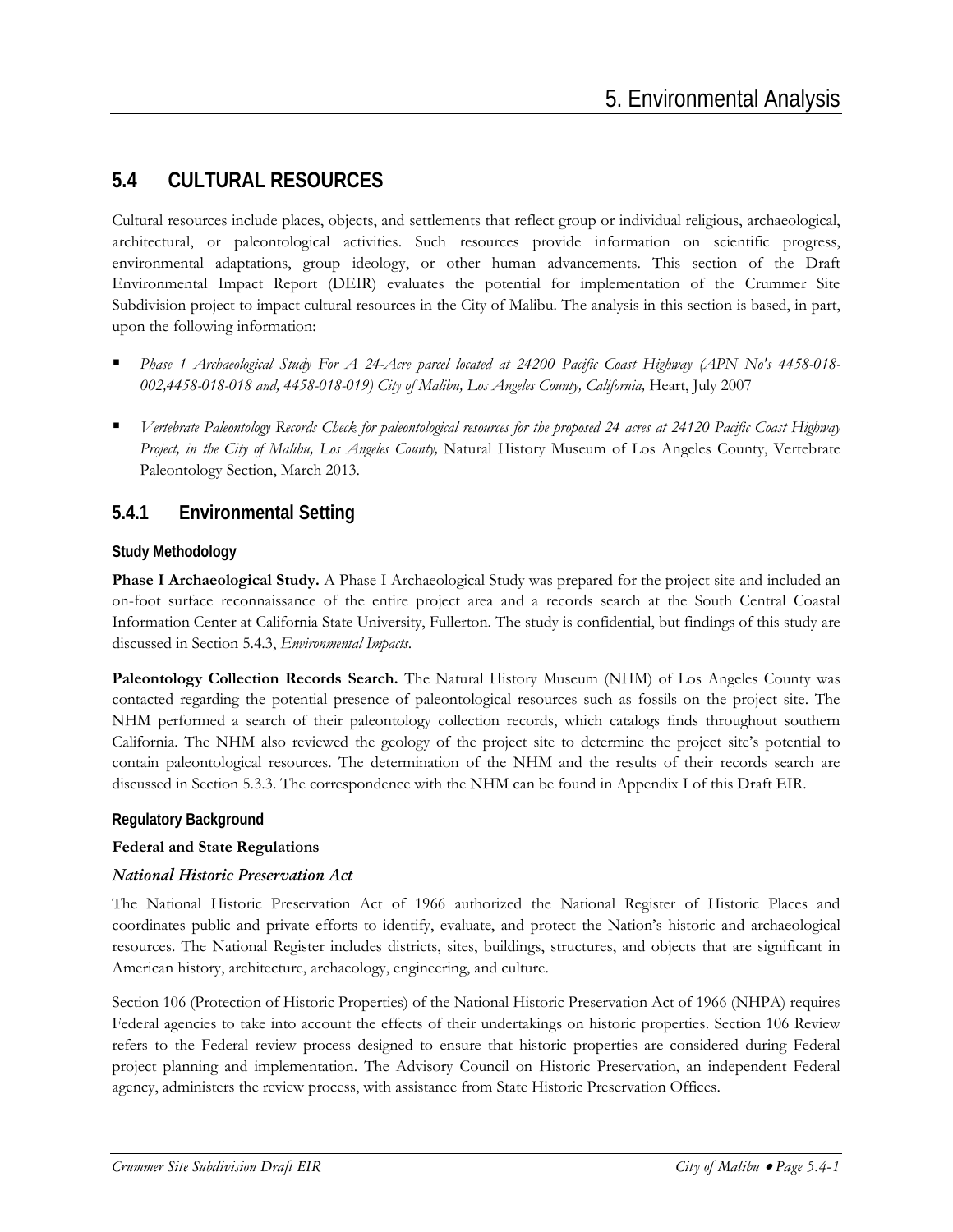#### *Archaeological Resources Protection Act*

The Archaeological Resources Protection Act of 1979 regulates the protection of archaeological resources and sites which are on Federal lands and Indian lands.

#### *Native American Graves Protection and Repatriation Act*

The Native American Graves Protection and Repatriation Act (NAGPRA) is a Federal law passed in 1990 that provides a process for museums and Federal agencies to return certain Native American cultural items, such as human remains, funerary objects, sacred objects, or objects of cultural patrimony, to lineal descendants, and culturally affiliated Indian tribes.

#### *California Public Resources Code*

Archaeological, paleontological, and historical sites are protected pursuant to a wide variety of state policies and regulations enumerated under the California Public Resources Code. In addition, cultural and paleontological resources are recognized as a non-renewable resource and therefore receive protection under the California Public Resources Code and CEQA.

- California Public Resources Code 5020–5029.5 continued the former Historical Landmarks Advisory Committee as the State Historical Resources Commission. The Commission oversees the administration of the California Register of Historical Resources, and is responsible for the designation of State Historical Landmarks and Historical Points of Interest.
- California Public Resources Code 5079–5079.65 defines the functions and duties of the Office of Historic Preservation (OHP). The OHP is responsible for the administration of federally and state mandated historic preservation programs in California and the California Heritage Fund.
- California Public Resources Code 5097.9–5097.991 provides protection to Native American historical and cultural resources, and sacred sites and identifies the powers and duties of the Native American Heritage Commission (NAHC). It also requires notification of discoveries of Native American human remains, descendants and provides for treatment and disposition of human remains and associated grave goods.

#### *California Senate Bill 18*

Existing law provides limited protection for Native American prehistoric, archaeological, cultural, spiritual, and ceremonial places. These places may include sanctified cemeteries, religious, ceremonial sites, shrines, burial grounds, prehistoric ruins, archaeological or historic sites, Native American rock art inscriptions, or features of Native American historic, cultural, and sacred sites.

Senate Bill 18: This bill on Traditional Tribal Cultural Places was signed into law in September 2004 and went into effect on March 1, 2005. It places new requirements upon local governments for developments within or near Traditional Tribal Cultural Places (TTCP). Per SB 18, the law requires local jurisdictions to provide opportunities for involvement of California Native Americans tribes in the land planning process for the purpose of preserving traditional tribal cultural places. The Final Tribal Guidelines recommends that the NAHC provide written information as soon as possible but no later than 30 days to inform the Lead Agency if the proposed project is determined to be in proximity to a TTCP and another 90 days for tribes to respond to a local government if they want to consult with the local government to determine whether the project would have an adverse impact on the TTCP. There is no statutory limit on the consultation duration. Forty-five days before the action is publicly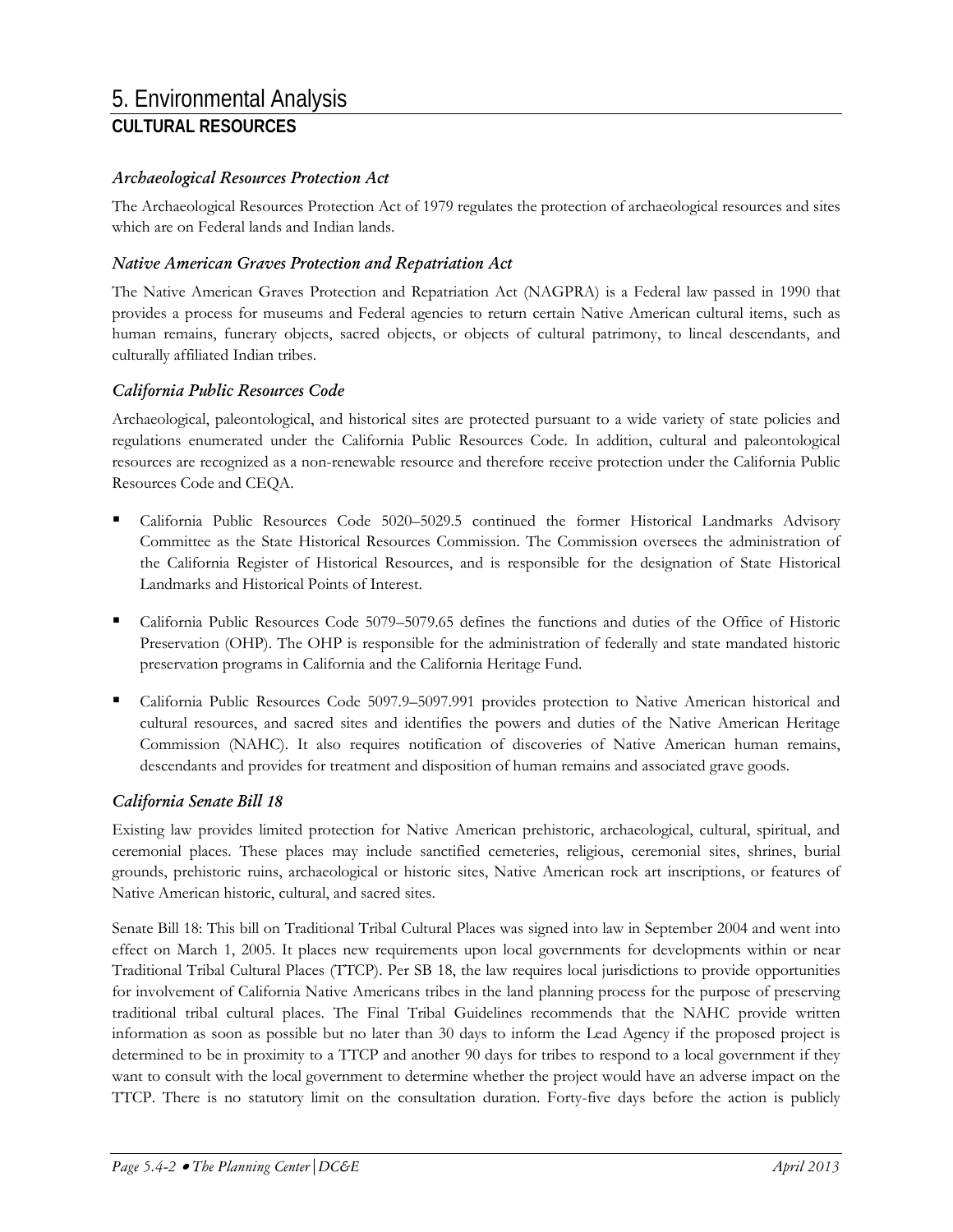considered by the local government council, the local government refers action to agencies, following the CEQA public review time frame. The CEQA public distribution list may include tribes listed by the NAHC who have requested consultation or it may not. If the NAHC, the tribe, and interested parties agree upon the mitigation measures necessary for the proposed project, it would be included in the project's EIR. If both the City and the tribe agree that adequate mitigation or preservation measures cannot be taken, then neither party is obligated to take action.

Per SB 18, the law institutes a process which would require a city or county to consult with the NAHC and any appropriate Native American tribe for the purpose of preserving relevant TTCP prior to the adoption, revision, amendment, or update of a city's or county's general plan. While SB 18 does not specifically mention consultation or notice requirements for adoption or amendment of specific plans, the Final Tribal Guidelines advises that SB 18 requirements extend to specific plans as well, as State planning law requires local governments to use the same process for amendment or adoption of specific plans as general plans (defined in Government Code § 65453). In addition, SB 18 provides a new definition of TTCP requiring a traditional association of the site with Native American traditional beliefs, cultural practices, or ceremonies or the site must be shown to actually have been used for activities related to traditional beliefs, cultural practices, or ceremonies. Previously, the site was defined to require only an association with traditional beliefs, practices, lifeways, and ceremonial activities. In addition, SB 18 law also amended Civil Code §815.3 and adds California Native American tribes to the list of entities that can acquire and hold conservation easements for the purpose of protecting their cultural places.

### *California Government Code*

Title 3, Division 2, Chapter 10 of the California Government Code describes the duties and procedures of the coroner. It describes procedures to be performed by the coroner in the event of the discovery of human remains. Section 27491 of the California Government Code requires the coroner to inquire into and determine the manner of death in several cases, including violent death, known or suspected homicide, suicide, or accidental poisoning.

### *California Health and Safety Code*

Section 7050.5 of the California Health and Safety Code includes regulations concerning the discovery of human remains. It states that, in the event of the discovery of human remains, no further excavation or disturbance of the site can occur until an appropriate determination is made by the coroner, as described by Title 3, Division 2, Chapter 10 of the California Government Code. If the coroner has reason to believe that the remains are those of a Native American, he or she shall contact by telephone the NAHC within 24 hours.

### *California Coastal Act*

The California Coastal Act includes rules and regulations for the "coastal zone," roughly defined as any area of California land within 1,000 feet of the Pacific Ocean, or ocean within three miles of the California shore. Section 30244 of the California Coastal Act states, "Where development would adversely impact archaeological or paleontological resources as identified by the State Historic Preservation Officer, reasonable mitigation measures shall be required."

#### **Local**

### *City of Malibu General Plan*

The City of Malibu General Plan specifies the preservation and protection of cultural resources as a goal of the City. The Conservation (CON) Element of the General Plan includes the following policies intended to preserve historic, cultural, and archaeological resources: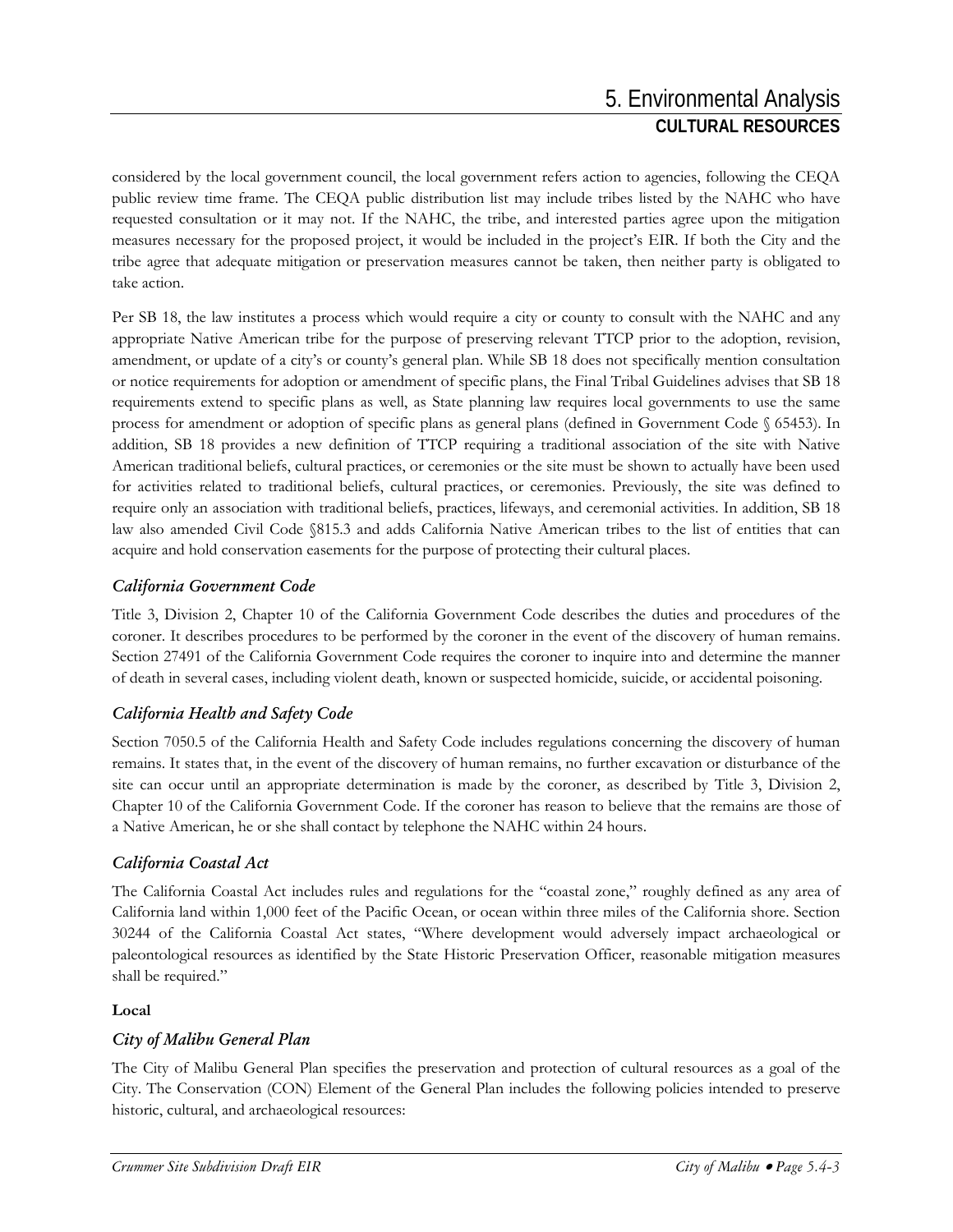| CON Policy 2.1.1 | The City shall identify, designate, protect, and preserve areas, sites, or structures of<br>historic, cultural, paleontological, and/or archaeological significance. |
|------------------|----------------------------------------------------------------------------------------------------------------------------------------------------------------------|
| CON Policy 2.1.2 | The City shall avoid the destruction or alteration of cultural resources.                                                                                            |
| CON Policy 2.1.3 | The City shall provide incentives to property owners of historical structures to<br>encourage preservation of designated cultural resources.                         |

#### *City of Malibu Municipal Code*

Malibu Municipal Code (MMC) Chapter 17.54 regulates cultural resource protection. MMC Section 17.54.010 states that the purpose of that chapter is "To avoid the damage to or destruction of important cultural resources within the city." MMC Section 17.02.030 addresses the vision and mission of the ordinance.

Section 17.54.030 states, "A cultural resource review pursuant to this chapter shall be required for all projects prior to the issuance of a planning approval, development permit, geological/geotechnical exploratory excavation permit, sewer permit, building permit, grading permit, or prior to the commencement of government-initiated or funded works except those projects necessary for emergency purposes."

Section 17.54.060, Archaeological Discoveries, states, "Any person who discovers important cultural resources during the course of construction for a project shall notify the Planning Director of the discovery. Once important cultural resources are discovered, no further excavation shall be permitted without the approval of the Planning Director."

#### *City of Malibu Local Coastal Program Land Use Plan*

City of Malibu Local Coastal Program (LCP) Land Use Plan (LUP) Policies 5.60 through 5.65 address archaeological resources in the City of Malibu. They require "reasonable mitigation measures" for any developments that would adversely impact archaeological or paleontological resources as identified by the State Historic Preservation Officer. These policies state that the City shall coordinate with appropriate agencies to identify archaeologically sensitive sites, and that grading, excavation, and site preparation for development on identified sites shall be monitored by a qualified archaeologist and an appropriate Native American consultant.

#### *City of Malibu LCP Local Implementation Plan*

LCP Local Implementation Plan (LIP), Chapter 11, contains provisions intended to avoid damage to or destruction of important cultural resources within the City. It includes requirements for cultural resource reviews of project sites and the cataloging and filing of information. LIP Section 11.5 includes the following requirement concerning the discovery of archaeological resources:

Any person who discovers important cultural resources during the course of construction for a project shall notify the Planning Director of the discovery. Once important cultural resources are discovered, no further excavation shall be permitted without approval of the Planning Director.

#### *Standard Conditions of Approval*

All coastal development permits processed within the City include the following standard conditions of approval:

If potentially important cultural resources are found in the course of geologic testing or during construction, work shall immediately cease until a qualified archaeologist can provide an evaluation of the nature and significance of the resources and until the Planning Director can review this information. Where, as a result of this evaluation, the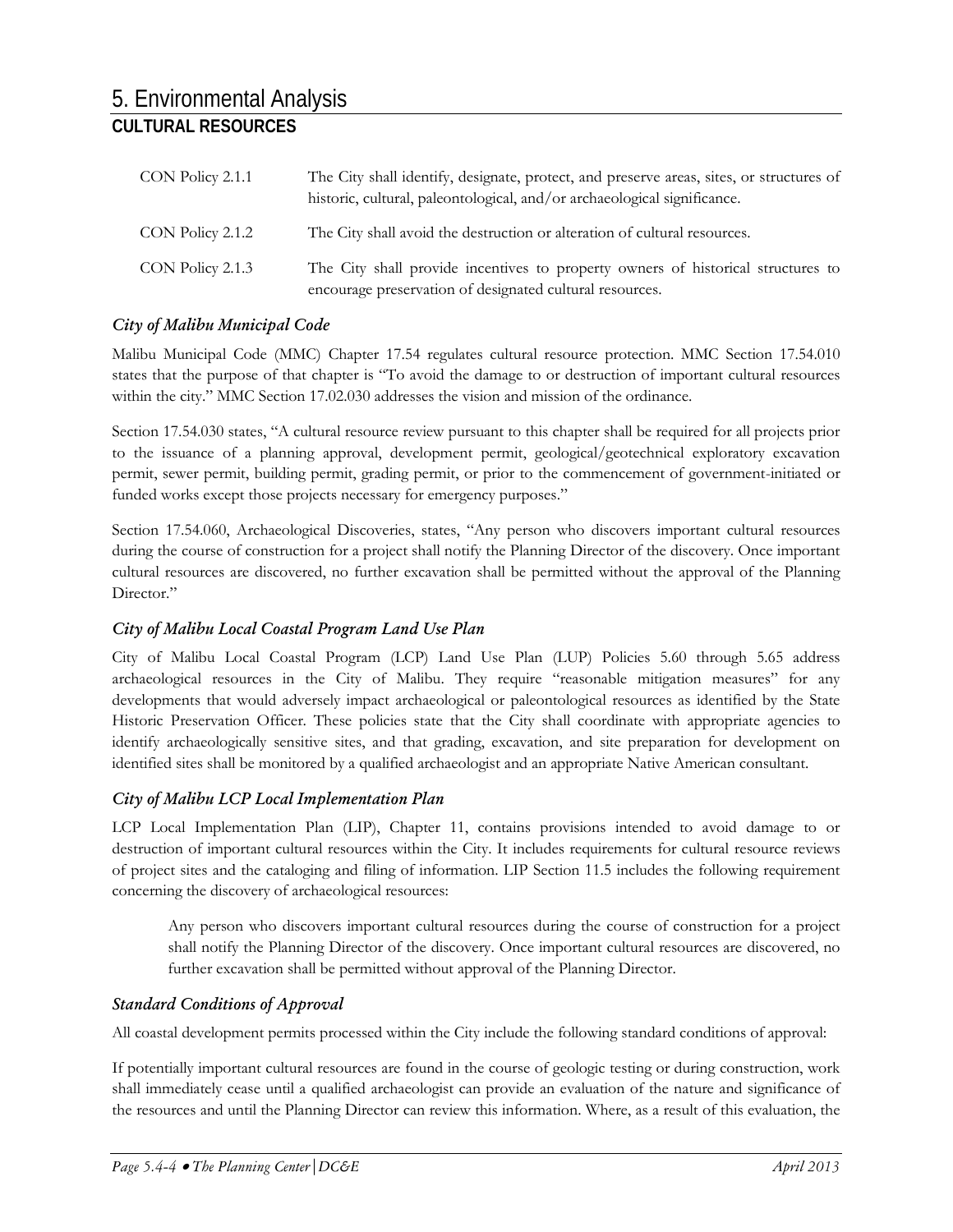Planning Director determines that the project may have an adverse impact on cultural resources, a Phase II Evaluation of cultural resources shall be required pursuant to LIP Section 11.3(F).

If human bone is discovered during geologic testing or during construction, work shall immediately cease and the procedures described in Section 7050.5 of the California Health and Safety Code shall be followed. Section 7050.5 requires notification of the coroner. If the coroner determines that the remains are those of a Native American, the applicant shall notify the Native American Heritage Commission by telephone within 24 hours. Following notification of the Native American Heritage Commission, the procedures described in Section 5097.94 and Section 5097.98 of the California Public Resources Code shall be followed.

#### **Natural Setting**

According to the City of Malibu General Plan, Los Angeles County is one of the richest areas in the world for both fossil marine and land vertebrates. Fossils have been recovered near the project site from the sedimentary units that also underlie the project site. Alluvium is deposited along the axis of Winter Canyon and along the gently sloping portions of the project site. Younger alluvium deposits, in the upper layers of earth, generally do not contain fossils. However, fossils have been discovered in older alluvium deposits in the Point Dume neighborhood, approximately six miles west of the project site. Fossils collected from that area include specimens of deer, moles, rabbits, horses, tapirs, deer mice, pocket gophers, and several species of birds.

The Monterey Formation is a bedrock formation exposed along the slope at the western edge of the site. Locally, the Monterey Formation consists of siltstone, mudstone, and shale of mid-Miocene age. Fossils have been discovered in the Monterey Formation approximately six miles east of the project site. Fossils collected from this locality include specimens of herrings, Clupeidae, mackerels or tuna, Scombridae, and other unidentified fish.

#### **Cultural Setting**

#### **Archaeological Resources**

A records search performed by professional archaeologist, Wayne Bonner on July 12, 2007 at the South Central Coastal Information Center (SCCIC) indicated that no previously recorded prehistoric or historic archaeological site lie within the project area.

#### **Paleontological Resources**

The NHM of Los Angeles County was contacted regarding the potential presence of paleontological resources such as fossils on the project site. There are no vertebrate fossil localities that lie within the project boundaries. There are localities nearby from the same sedimentary units that occur in the project area. In most of the project area, on top of the bluff, the surface deposits consist of older Quaternary Alluvium. Towards the base of the bluff, on the eastern and southern sides of the proposed project site, there are exposures of the marine late Miocene Monterey Formation and it is believed that type of rock unit almost certainly underlies the older Quaternary Alluvium in the rest of the project area. The closest vertebrate fossil localities from the older Quaternary Alluvium and from the Monterey Formation respectively are LACM 1754 and 7396, both localities just south of due west of the proposed project area in the Point Dume neighborhood around PCH. Locality LACM 1754 produced an extensive fossil fauna of late Pleistocene vertebrates (see Appendix I). Of particular note, two fossil specimens from locality LACM 1754 have been published in the scientific literature: J.H. Hutchison (1987. Moles of the *Scapanus latimanus* group (Talpidae, Insectivora) from the Pliocene and Pleistocene of California. LACM Contributions in Science, 386:1-15) published on the mole, Scapanus latimanus, and G.T. Jefferson (1989. Late Cenozoic Tapirs (Mammalia: Perissodactyla) of Western North America. LACM Contributions in Science, 406:1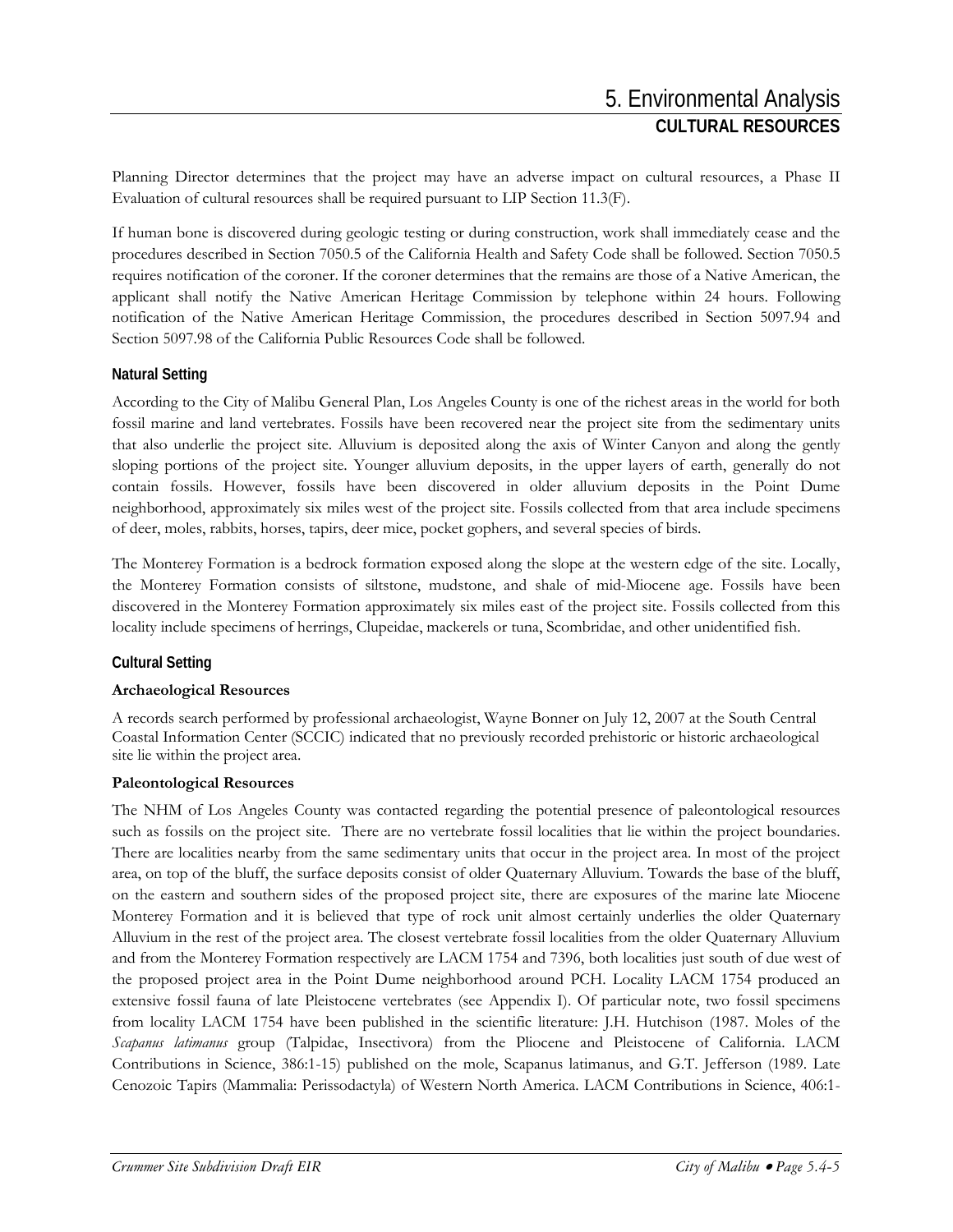21) published on the tapir, *Tapirus californicus*. Fossil specimens of herrings, Clupeidae, and mackerels or tuna, Scombridae, along with other as yet unidentified fish, were collected from locality LACM 7396.

# **5.4.2 Thresholds of Significance**

CEQA Guidelines Section 15064.5 provides direction on determining significance of impacts to archaeological and historical resources. Generally, a resource shall be considered "historically significant" if the resource meets the criteria for listing on the California Register of Historical Resources (Pub. Res. Code SS5024.1, Title 14 CCR, Section 4852), including the following:

- Is associated with events that have made a significant contribution to the broad patterns of California's history and cultural heritage;
- Is associated the with lives of persons important in our past;
- Embodies the distinctive characteristics of a type, period, region or method of construction, or represents the work of an important creative individual, or possesses high artistic values; or
- Has yielded, or may be likely to yield, information important in prehistory or history.

The fact that a resource is not listed in, or determined to be eligible for listing in the California Register of Historical Resources, or is not included in a local register of historical resources, does not preclude a lead agency from determining that the resource may be an historical resource.

According to Appendix G of the CEQA Guidelines, a project would normally have a significant effect on the environment if the project would:

- C-1 Cause a substantial adverse change in the significance of an historical resource pursuant to Section 15064.5.
- C-2 Cause a substantial adverse change in the significance of an archaeological resource pursuant to Section 15064.5.
- C-3 Directly or indirectly destroy a unique paleontological resource or site or unique geologic feature.
- C-4 Disturb any human remains, including those interred outside of formal cemeteries.

The Initial Study, included as Appendix C, substantiates that impacts associated with the following thresholds would be less than significant:

- Threshold C-1
- Threshold C-4

These impacts will not be addressed in the following analysis.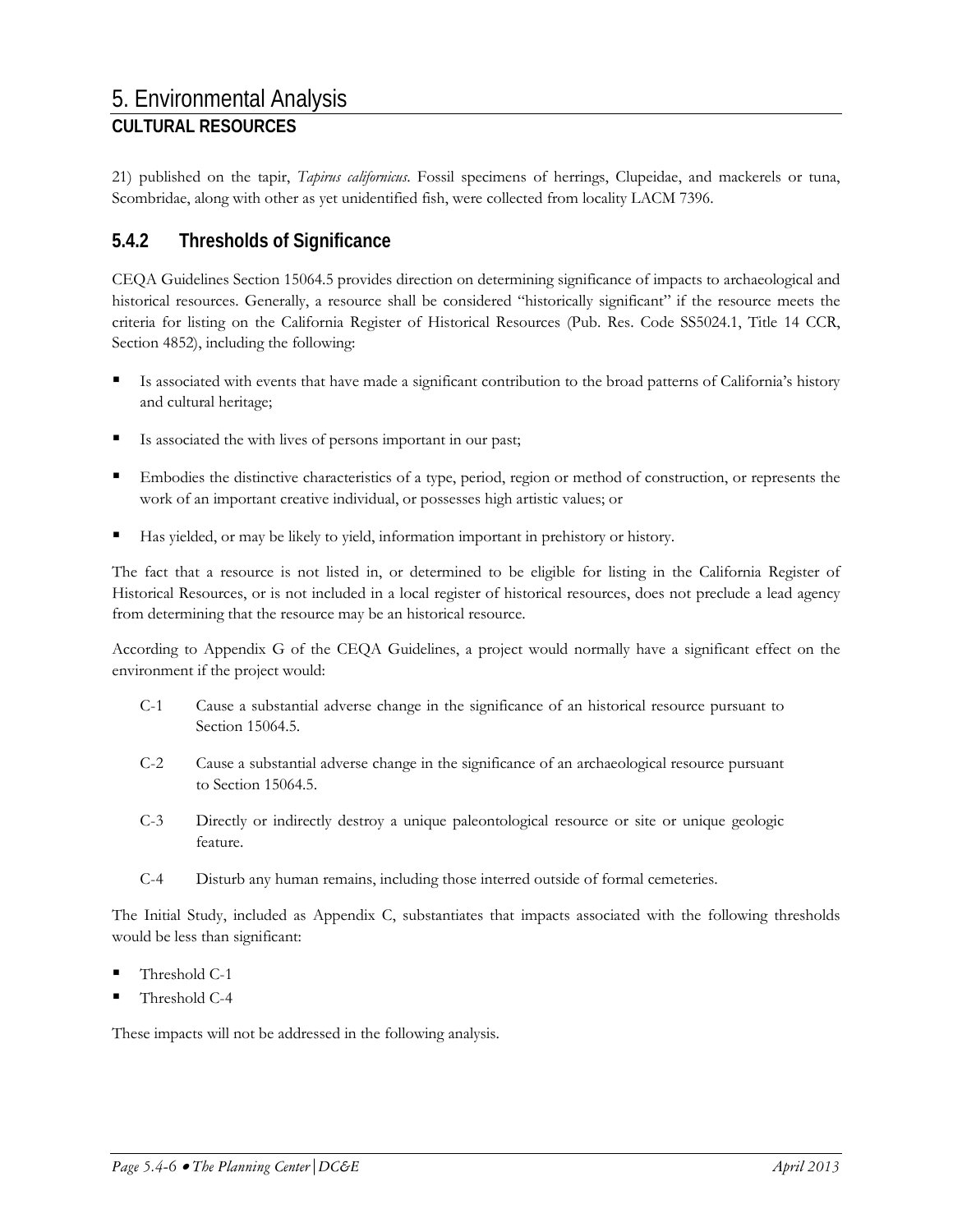## **5.4.3 Environmental Impacts**

The following impact analysis addresses thresholds of significance for which the Initial Study disclosed potentially significant impacts. The applicable thresholds are identified in brackets after the impact statement.

#### **Impact 5.5-1: Development of the project could impact archaeological resources. [Threshold C-2]**

*Impact Analysis:* The Malibu area was historically occupied by the Chumash Indians. Prehistoric sites connected to the Chumash Indians have been recorded throughout the City. The proposed project site is vacant, and the area proposed for development generally flat. The northwestern portion of the site was previously developed with a baseball field, which was removed in the 1990s. The project site has been continually disturbed by weed abatement activities; a majority of the site consists of exposed soil.

A Phase I Archaeological Study was prepared for the proposed project by the Historical Environmental Archaeological Research Team. As part of the study, a records search was performed at the South Central Coastal Information Center at California State University, Fullerton (SCCIC-Fullerton), and an on-foot surface reconnaissance of the project site was conducted. The records search did not identify any archaeological sites on the project site, the field reconnaissance yielded no indications of archaeological resources on the site, and the Phase I Archaeological Study recommended no additional studies.

Although no archaeological resources are known to exist on the project site, and the site has been previously developed, the proposed project would entail ground-disturbing activities in a general area within the City that has yielded archaeological resources in the past. This may result in the unearthing of previously undiscovered resources. Due to the historic occupation of Chumash in the project vicinity, as a condition of project approval, the City will require archaeological monitoring of all ground-disturbing activities, including but not limited to grading, excavation, and site preparation. A qualified archaeologist meeting the Secretary of the Interior's Professional Qualifications Standards (48 Federal Register 44739-39) would be retained to provide these services. A Native American Monitor would also be retained should Native American artifacts or resources be uncovered. Any significant archaeological resources found would be preserved as determined necessary by the archaeologist and offered to a local museum or repository willing to accept the resource. In accordance with Section 11.4 of the LCP LIP, all reports and artifacts would be catalogued and curated in accordance with standards set by the US Secretary of the Interior at SCCIC-Fullerton, the designated repository for Los Angeles County. If human remains are uncovered, the Los Angeles Coroner, Native American Heritage Commission, local Native American representatives, and archaeological monitor would determine the nature of further studies, as warranted and in accordance with Public Resources Code 5097.98.

#### **Impact 5.5-3: The proposed project could destroy paleontological resources or a unique geologic feature. [Threshold C-3]**

*Impact Analysis:* There are no known paleontological resources or unique geologic features on the project site and portions of the site have been previously graded. However, fossils have been recovered from the same sedimentary units that occur in the project area. The proposed project would involve ground-disturbing activities, which could affect previously undiscovered paleontological resources. Even relative shallow excavations in the older Quaternary alluvial sediments exposed on top of the bluff may uncover significant fossil vertebrate remains. Any Monterey Formation deposits, either at depth in most of the proposed project area or exposed toward the base of the bluff, also may encounter vertebrate fossils. Compliance with Section 17.54.040(D)(4)(b) of the City of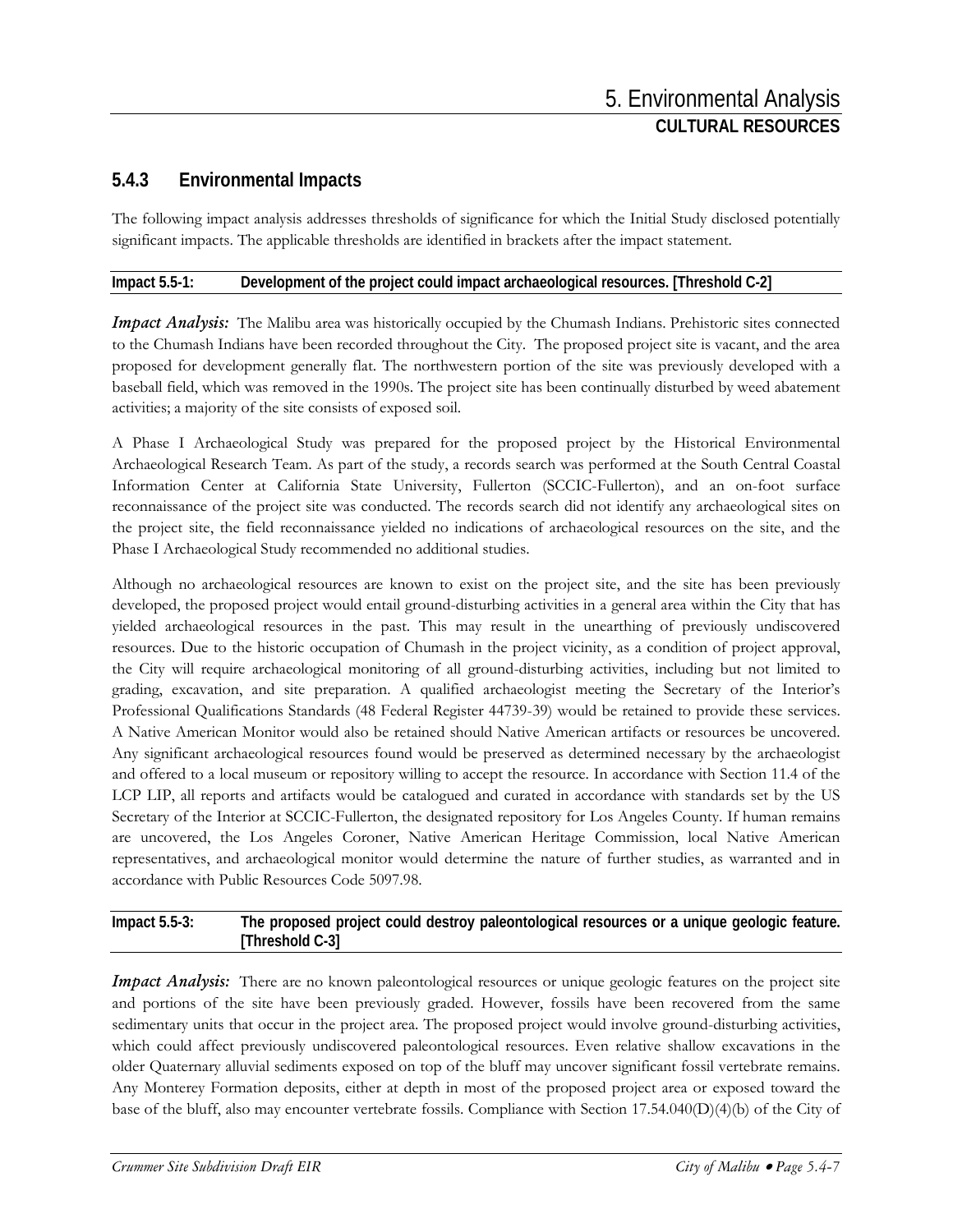Malibu Municipal Code and Section 11.5 of the LCP LIP, as provided above, would require earth-moving activities to halt in the event of a discovery of cultural resources would reduce impacts to paleontological resources to a level below significance.

## **5.4.4 Cumulative Impacts**

Impacts on cultural resources tend to be site-specific and are assessed on a site-by-site basis. Excavation associated with the development of related projects in the surrounding locale could contribute to the progressive loss of archaeological and fossil remains and unrecorded archaeological and fossil sites. Where resources exist, implementation of cumulative development in the region would represent an incremental adverse impact to cultural resources. However, provided that proper mitigation, as defined and required by CEQA, is implemented in conjunction with cumulative project development in the area, the proposed project development would not contribute to a cumulative impact.

## **5.4.5 Existing Regulations and Standard Conditions**

- National Historic Preservation Act
- Archaeological Resources Protection Act
- **Native American Graves Protection and Repatriation Act**
- California Public Resources Code
- **California Government Code**
- **California Health and Safety Code**
- California Coastal Act
- **City of Malibu General Plan**
- **City of Malibu Municipal Code**
- City of Malibu Local Coastal Program Land Use Plan
- City of Malibu Local Coastal Program Local Implementation Plan
- Standard Conditions of Approval

### **5.4.6 Level of Significance Before Mitigation**

Without mitigation, the following impacts would be **potentially significant**:

- Impact 5.4-1 Construction activities may impact previously undiscovered archaeological resources
- Impact 5.4-2 Construction activities may impact previously undiscovered paleontological resources.

### **5.4.7 Mitigation Measures**

#### **Impact 5.5-1**

4-1 For adequate coverage and the protection of potentially significant buried resources, a qualified archaeologist meeting the Secretary of the Interior's Professional Qualifications Standards (48 Federal Register 44738-39) shall be retained by the applicant to monitor all ground-disturbing activities, including but not limited to all grading, excavation, and site preparation. The project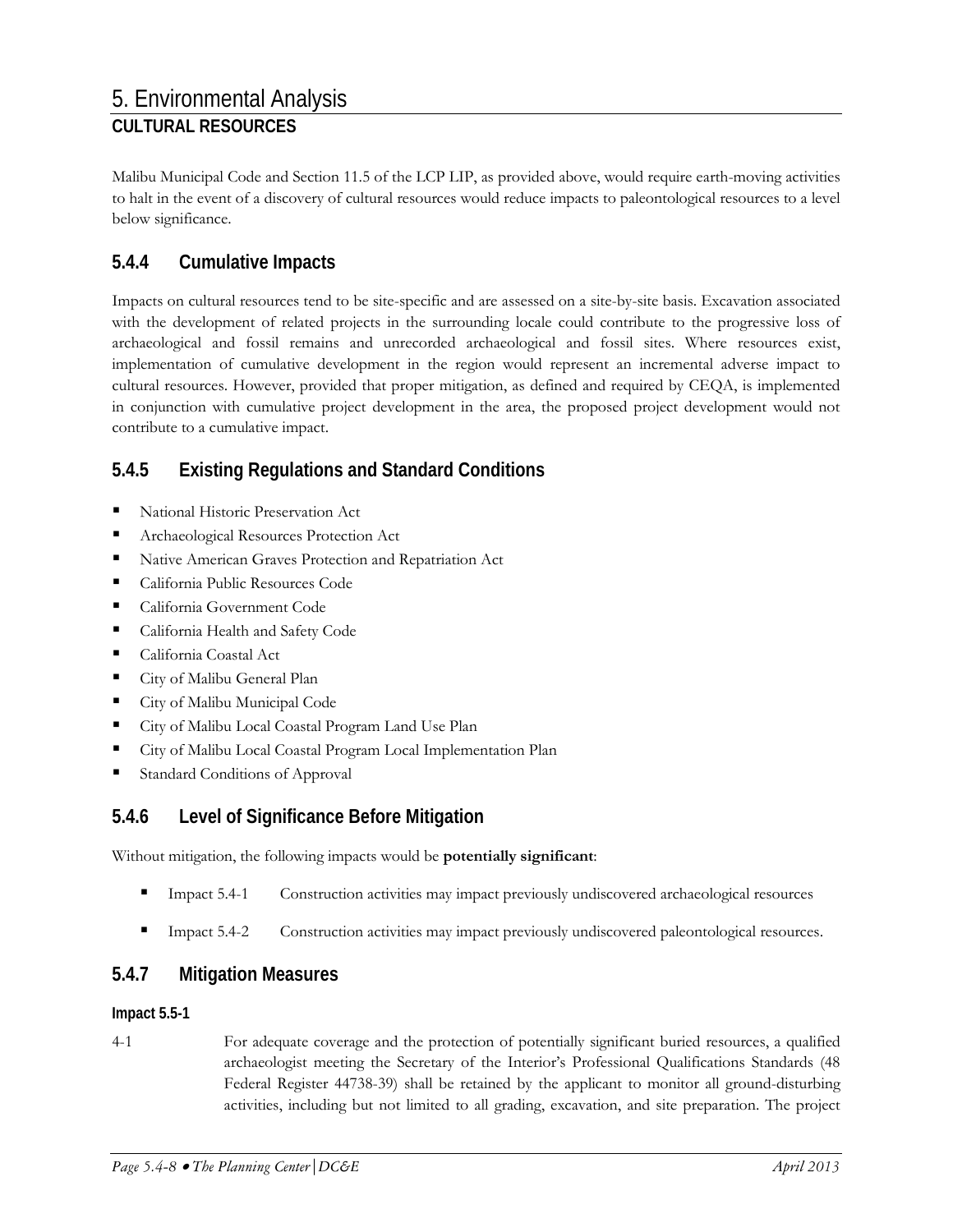archaeologist shall have the authority to halt any activities adversely impacting potentially significant resources. Any significant archaeological resources found shall be preserved as determined necessary by the project archaeologist and offered to the South Central Coastal Information Center at California State University, Fullerton, the designated repository for Los Angeles, Ventura and Orange Counties. Any resulting reports shall also be forwarded to the South Central Coastal Information Center at California State University, Fullerton.

Should paleontological soils be uncovered during grading, a paleontological monitor shall also be retained by the applicant, upon the archaeological monitor's request, to oversee grounddisturbing activities, including but not limited to all grading, excavation, and site preparation. The paleontological monitor shall have the authority to halt any activities adversely impacting potentially significant resources. Should fossil-bearing formations be uncovered, the monitor shall professionally collect any specimens without impeding development. Any paleontological artifacts recovered shall be preserved, as determined necessary by the project paleontologist, and offered to an accredited and permanent scientific institution for the benefit of current and future generations. This mitigation measure shall also apply to trenching for utilities, geological testing, and any other ground-disturbing activities associated with the proposed project.

4-2 A Native American Monitor of Chumash descent shall be retained to monitor all grounddisturbing activities, including but not limited to all grading, excavation, and site preparation. Any artifacts recovered shall be curated at the South Central Coastal Information Center at California State University, Fullerton, the designated repository for Los Angeles, Ventura, and Orange Counties. The extent and duration of the archaeological monitoring program shall be determined in accordance with the proposed grading or demolition plans. If human remains are uncovered, the Los Angeles Coroner, Native American Heritage Commission, local Native American representatives, and archaeological monitor shall determine the nature of further studies, as warranted and in accordance with Public Resources Code 5097.98 and the City's standard conditions of approval. This mitigation measure shall also apply to trenching for utilities, geological testing, and any other ground-disturbing activities associated with the proposed project.

## **5.4.8 Level of Significance After Mitigation**

The aforementioned mitigation measures would reduce potential impacts associated with cultural resources to a level that is less than significant. Therefore, no significant unavoidable adverse impacts relating to cultural resources have been identified.